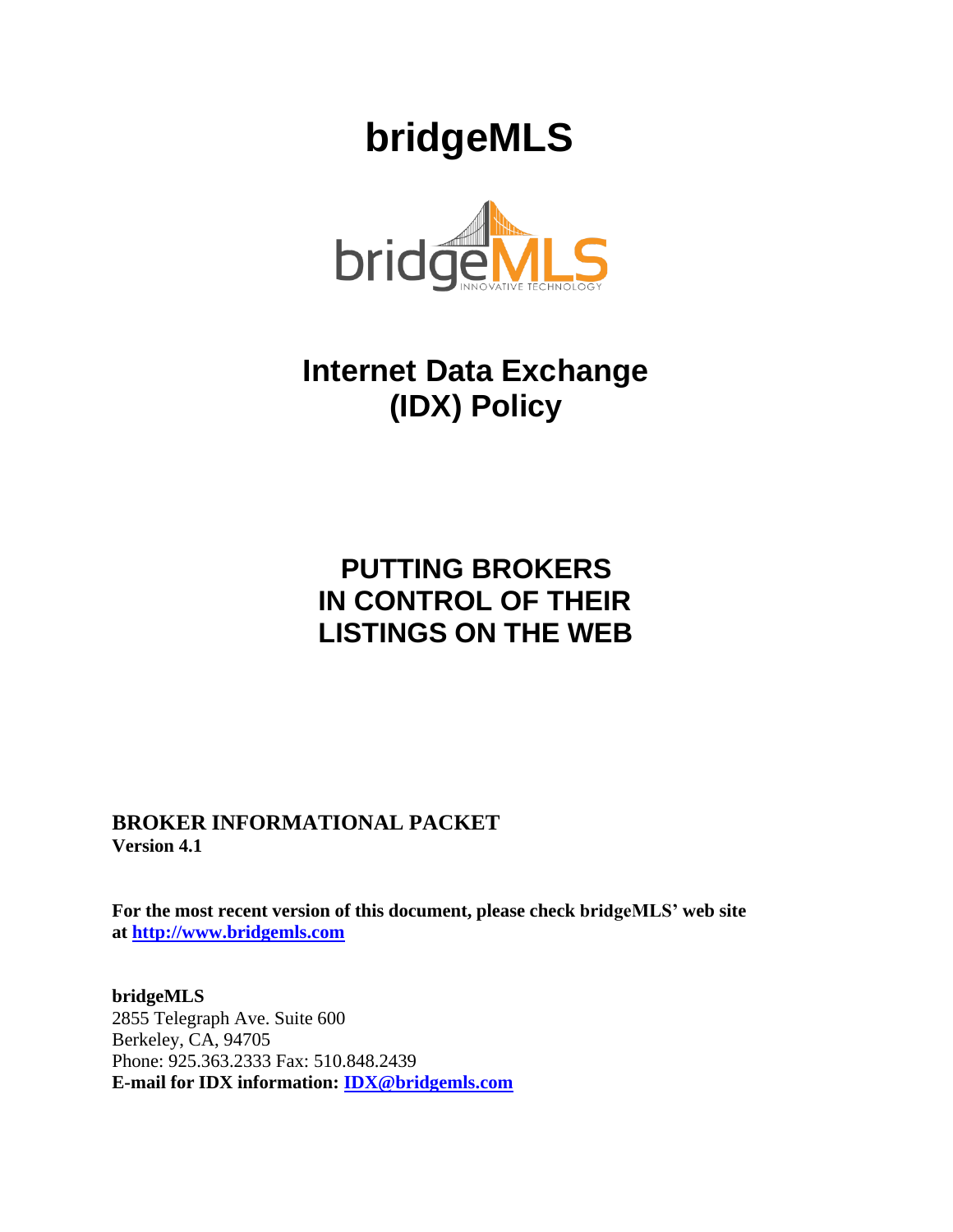#### **What is Internet Data Exchange Program (IDX)?**

"Internet Data Exchange" ("IDX") is a means by which listing brokers permit other participating Broker Participants and R.E. Subscribers to display the listing brokers' listings, in accordance with the IDX rules set forth herein, on said Broker Participants' and R.E. Subscribers' IDX websites.

**As the IDXdb includes IDX data from the bridgeMLS, the Bay East Association of REALTORS® (BEAR) MLS, and the Contra Costa Association of REALTORS® (CCAR) MLS, Participants/Subscribers shall comply with the IDX Rules of bridgeMLS, BEAR, and CCAR. The Participant/Subscriber shall also comply with all of the bridgeMLS Rules and Regulations.**

## **Why Is bridgeMLS Providing the IDX Program?**

The National Association of REALTORS® (NAR) has mandated that this program be available for all bridgeMLS Participants to download or frame certain non-confidential active and sold listing information to their public Internet websites.

## **How Will the Program Benefit Brokers?**

The purpose of IDX is to empower REALTORS ® to deal with the real estate consumer of the future by:

- 1) Permitting brokers to fully market their services on the Internet.
- 2) Permitting the brokerage community to take advantage of the data brokers have contributed to the system.
- 3) Permitting brokers to obtain and maintain first contact with the consumer in the real estate transaction.

Increasingly, consumers are looking to the Internet for information about real estate for sale. Brokerage web sites can become the best source of listing data. When consumers visit the web sites of participating brokers, they may stay longer because the brokers have more comprehensive listing data to offer. The broker sites may also offer easier interfaces for consumers, since many other sites are "cluttered" with non-listing content. As brokers become more innovative in offering on-line services, this will be a critical factor in their success.

## **Fees to Participate**

It is assumed that your listings will be included in the IDX database unless you fill out the 'Opt Out Form' and return it to bridgeMLS. There is no cost to have your listings included in the IDX database or have the IDX data downloaded to you for display on your website.

However, in the future, there may be a cost to participate in the data download. This cost to participate, if implemented, would only be intended to recover some of the costs necessary to develop and administer the IDX program.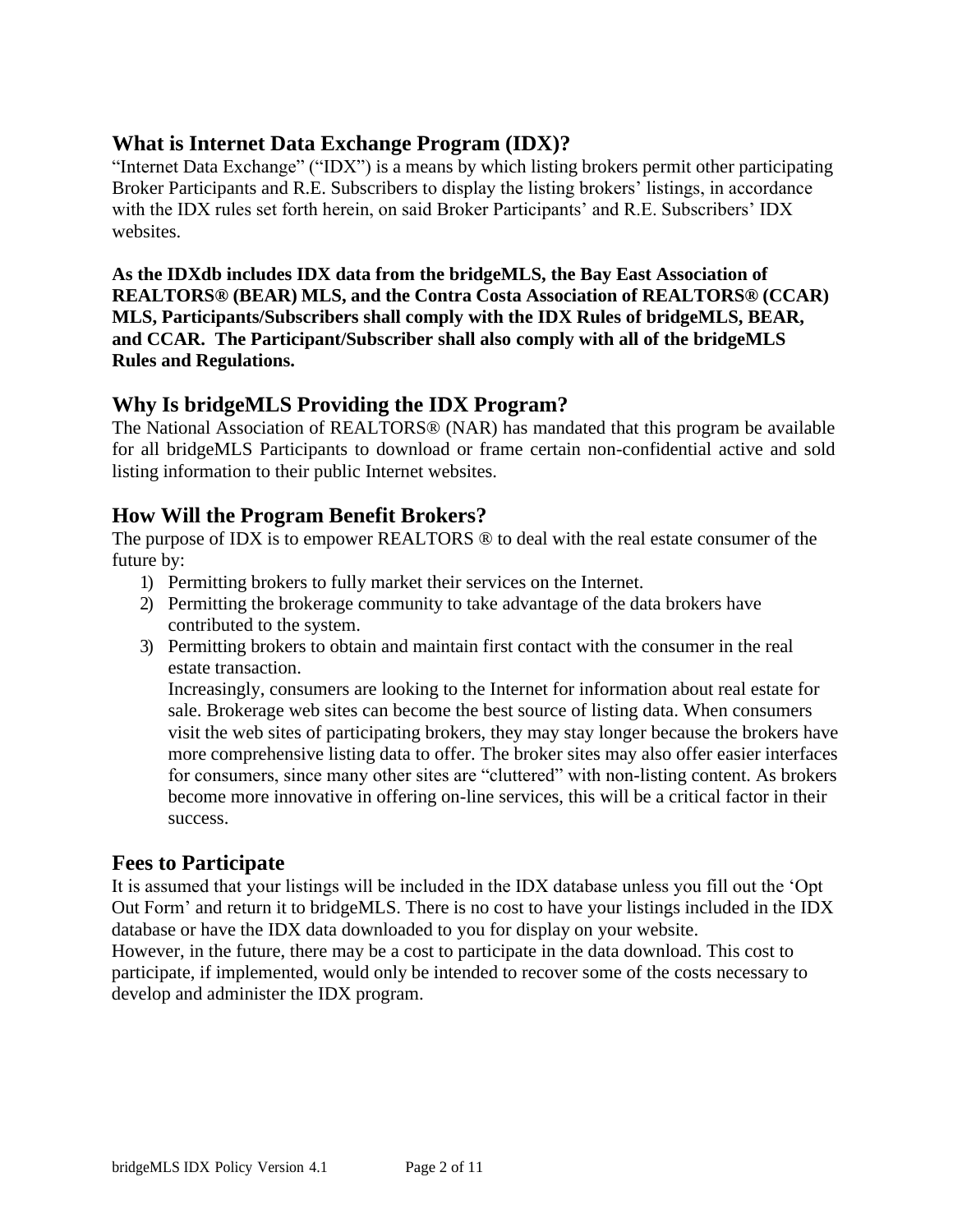## **Responsibility**

Participant's and Subscribers shall obtain data/information from bridgeMLS as the sole authorized source for IDX data. Participants and Subscribers wishing to frame data via a third party must use a Consultant who is currently registered with bridgeMLS. A list of approved vendors can be found in Appendix B to the IDX Policy, Approved Consultants. (This document can be found at [www.bridgemls.com i](http://www.bridgemls.com/)n the Forms: IDX folder). Any non-principal brokers and sales licensees using IDX on their personal websites must contract for IDX data through their Principal Broker/Designated Realtor.

Any Participant or Subscriber using a third party vendor to develop/design its website MUST have a written agreement with that third party and bridgeMLS requires that third party vendors gaining access to the IDX Database also sign the Consultants Data Access Agreement which can be found by visiting our MLS website at [http://www.bridgemls.com](http://www.ebrdi.com/) **.** (Providing access to the MLS data to an unauthorized recipient is a serious violation of MLS rules).

A Participant or agent displaying the IDX Database or any portion of it shall make reasonable efforts to avoid "scraping" of the data by third parties for displaying that data on any other website. This places the burden on you and your website host to monitor your website. Reasonable efforts shall include but not be limited to: monitoring the website for signs that a third party is "scraping" data; and prominently posting notice that any use of search facilities of data on the site, other than by a consumer interested in the purchase of real estate, is prohibited. (For example, if it appears that a large number of hits are coming from a particular domain on the web, this could indicate an automated process designed to gather or "scrape" data from your website for use somewhere else for a commercial purpose.) If you suspect "scraping" of the data has occurred, the suspicion and any evidence must be reported to your MLS immediately for investigation and appropriate action.

Registered IDX Consultants are required to provide bridgeMLS with a monthly report of their current bridgeMLS customer list. This report shall be emailed to  $i dx @bridgemls.com$  no later than the  $5<sup>th</sup>$  of each month. A template will be provided for this purpose.

#### **Applying the Rules and Regulations**

To the extent that this document is an extension of bridgeMLS Rules and Regulations relating to Section 12.16: "Use of Active and Sold Listing Information on the Internet," the following is presented to explain the principle rules and policies and how they fit within the official CARapproved MLS Rules and Regulations.

**12.16** Internet Data Exchange (IDX) Program - Use of Active and Sold Listing Information on the Internet. "Internet Data Exchange" ("IDX") is a means by which listing brokers permit limited electronic display of their listings, in accordance with the IDX rules set forth herein, by other participating Broker Participants and R.E. Subscribers on websites and using applications for mobile devices that said participating Broker Participants and R.E. Subscribers control.

**a. Authorization**. Subject to paragraphs (b) through (r) below, and subject to an executed IDX Access Agreement with bridgeMLS, notwithstanding anything in these rules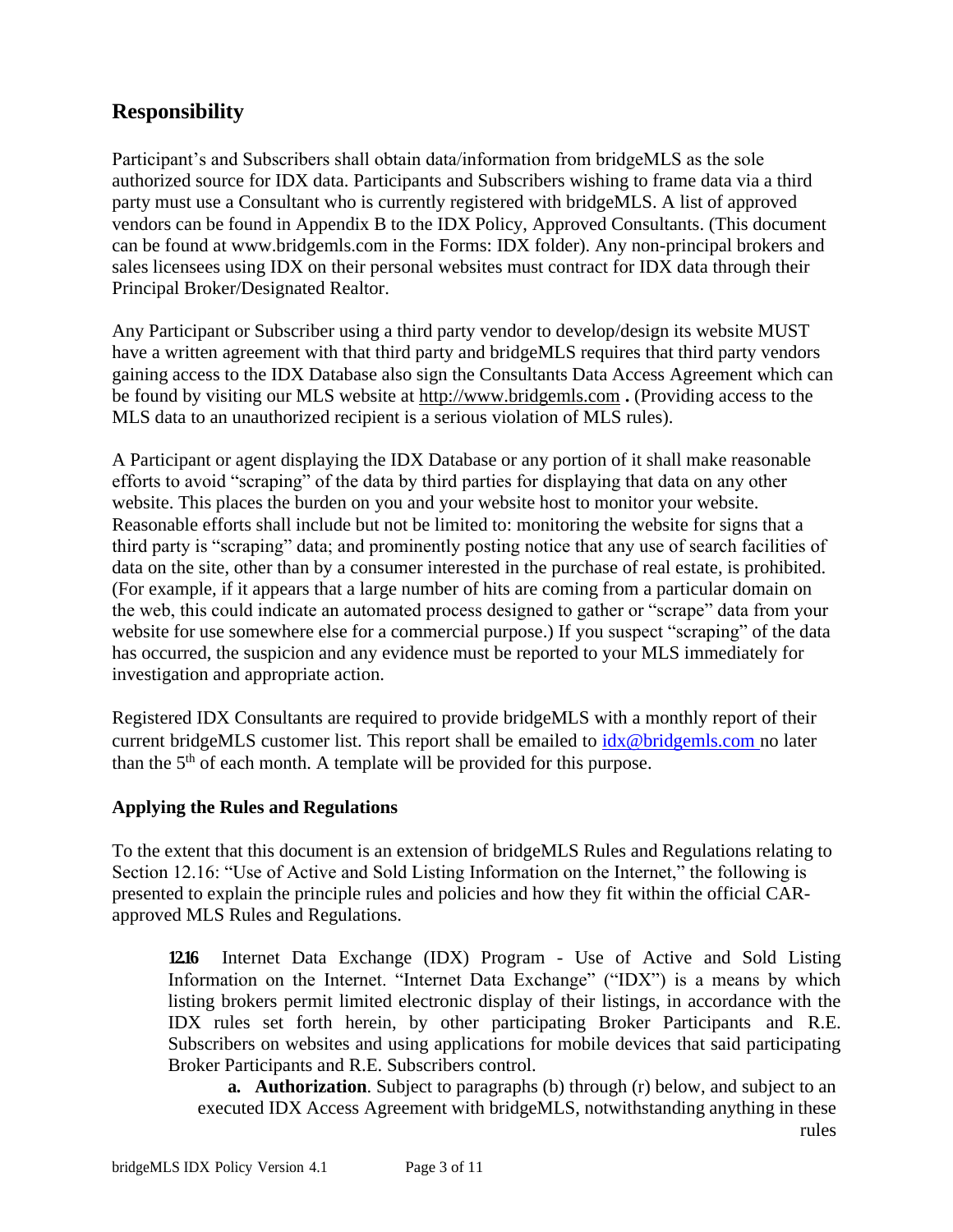and regulations to the contrary, Broker Participants and real estate Subscribers may electronically display on their public websites aggregated MLS active and sold listing information through either downloading and placing the data on the Participant or Subscriber's public access websites or by framing such information on the MLS or association public access website (if such a site is available).

**Explanation:** As stated above, Participants and Subscribers may display IDX data on their websites for public access. Web API access or a link that is suitable for framing (bridgeMLS's IDX-EZ Program, see the Technical Overview below for details) will be made available to authorized Participants and Subscribers pursuant to the signing of the Data Access Agreement for IDX that can be found by visiting our MLS website at [http://www.bridgemls.](http://www.bridgemls.com/)com. The display of this data shall be subject to the bridgeMLS Rules & Regulations, and the IDX Program Policy put forth within this document that may be revised from time to time by the bridgeMLS Board of Directors and California Association of REALTORS® (CAR).

**b. Consent**. The Listing Brokers' consent for such internet display is presumed, in satisfaction of Rule 12.8, unless a Listing Broker affirmatively notifies the MLS that the Listing Broker refuses to permit display on either a blanket or listing-by-listingbasis. Listing Brokers that refuse to permit other MLS Broker Participants and real estate Subscribers to display their listing information on a blanket basis may not display active and sold approved IDX listing information of other brokers' listings. Even where listing brokers have given blanket authority for other Broker Participants and R.E. Subscribers to partake in IDX display of their listings, such consent may be withdrawn on a listingby-listing basis where the seller has prohibited all Internet Display.

**Explanation:** All active MLS Broker Participants are automatically considered to be Opted In to the program, unless a completed IDX Opt Out Form is on file with the MLS indicating that the Broker Participant chooses not to participate. Once a broker has made a decision to Opt Out of the IDX program, the broker may not participate in the program for six months.

The listings of brokers who Opt Out are not included in the IDX database and those brokers are not allowed to display any information from the IDX database. The listings of brokers who Opt Out will not be sent by the MLS for display on any public Internet sites. Brokers may Opt In on a blanket basis, and yet withhold individual listings from Internet display if the seller requests the withholding of each such listing and thatrequest is written into the listing contract and signed by the seller. A copy of this contract must be provided to the MLS upon request.

Agents (Subscribers) whose broker has chosen to participate in IDX may also use IDX data on their websites pursuant to the MLS Rules and Regulations. However, agents must complete the Data Access Agreement for IDX and obtain permission from their broker. This agreement and Participant/Subscriber Signature page can be found by visiting our MLS Website at [http://www.bridgemls.com](http://www.bridgemls.com/)

PLEASE NOTE THAT THE MLS WILL ONLY TRANSMIT THE LISTINGS OF IDX PARTICIPANTS TO OUR THIRD PARTY VENDORS (Licensees).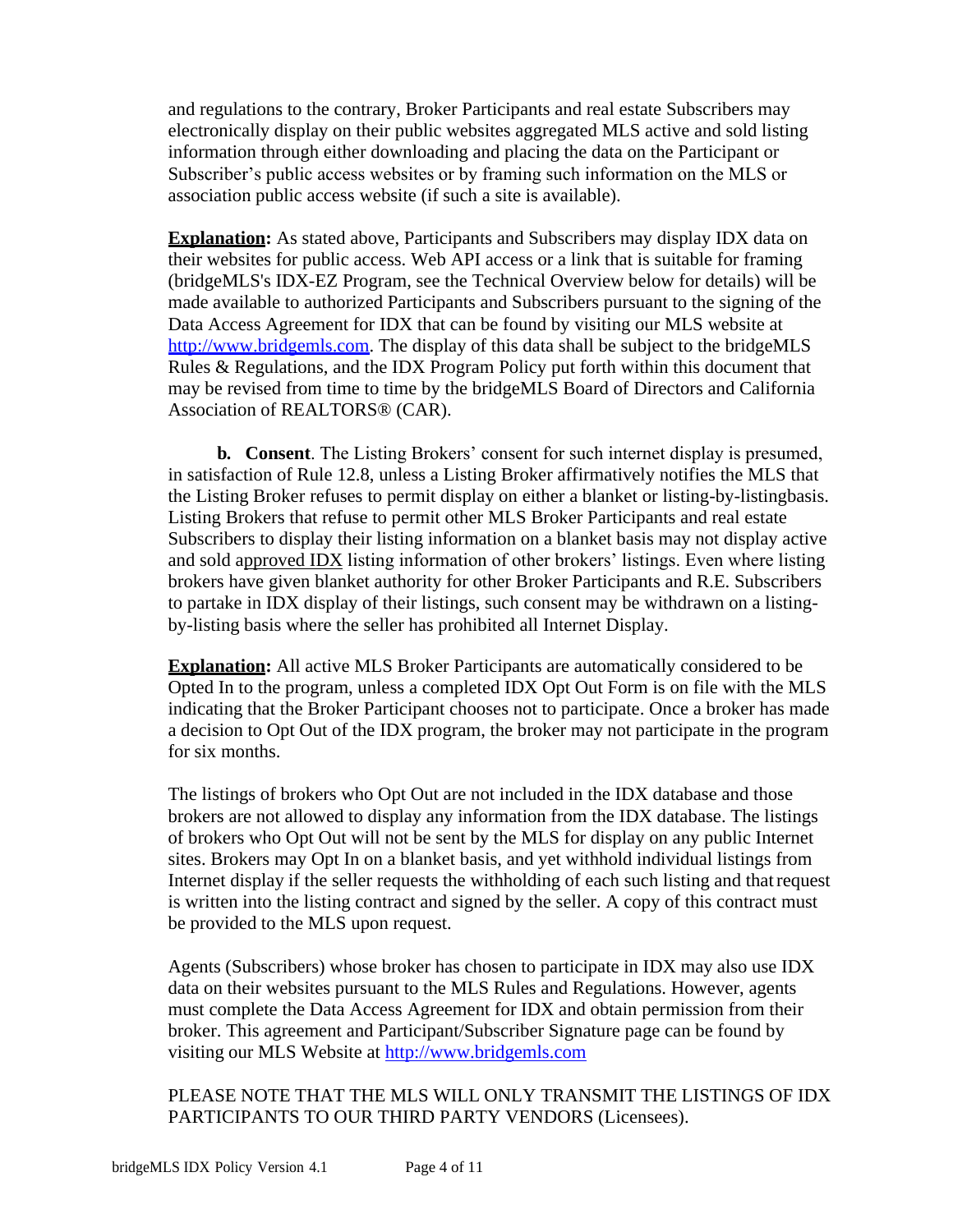**c. Control**. Broker Participants and R.E. Subscribers may only partake in IDX display on websites and applications for mobile devices which they control. Under IDX policy, "control" means that Broker Participants and R.E. Subscribers must have the ability to add, delete, modify and update information as required by the IDX policy. All displays of IDX listings must also be under the actual and apparent control of the Broker Participant and/or R.E. Subscriber, and must be presented to the public as being that Broker Participant's and/or R.E. Subscriber's display. Actual control requires that Broker Participants and R.E. Subscribers have developed the display, or caused the display to be developed for themselves pursuant to an agreement giving the Broker Participant and/or R.E. Subscriber authority to determine what listings will be displayed, and how those listings will be displayed. Apparent control requires a reasonable consumer viewing the Broker Participant's and/or R.E. Subscriber's display will understand the display is the Broker Participant's and/or R.E. Subscriber's, and that they display is controlled by the Broker Participant and/or R.E. Subscriber.

**d. Display Content**. Broker Participants and real estate Subscribers shall not display confidential information fields, as determined by the MLS in the MLS's sole discretion, such as that information intended for cooperating brokers rather than consumers.

**Explanation:** The allowable fields that must be displayed for the IDX Program are outlined in the document titled Appendix C, Residential Data Fields. This document can be found by visiting our MLS Website at [http://www.bridgemls.com.](http://www.bridgemls.com/) No other MLS information may be included in the IDX program.

**e. Listing Attribution**. All IDX listing displays shall identify the name of the listing firm and the name of the listing agent in a manner designed to easily identify such listing firm or agent. Such identification shall be in a reasonably prominent location and in a readily visible color and typeface not smaller than the median used in the display of listing data. Displays of minimum information (e.g. a one-line or thumbnail search result, text messages, "tweets," etc of two hundred (200) characters or less) are exempt from this requirement but only when linked directly to a display that includes all required disclosures.

**Explanation:** The listing firm's name and listing agent's name shall appear with any text describing the property and shall be in the same font **type and size** that is no smaller than the font size of the text describing the property.

A detailed display of another broker's listing may not include any contact information or "branding" of the broker who owns the website or any of its agents within the "body" of the listing data. (The "body" is a rectangular space whose borders are defined in each direction by the area used for listing text and photo data). The prohibition on branding or contact information within the "body" of the listing data is intended to prevent any possible confusion on the part of the consumer as to the source of the listing. ("Branding" refers to any marks or language referring to the website-owning broker. Any association of such branding within the IDX listing data is a violation of the MLS Rules.)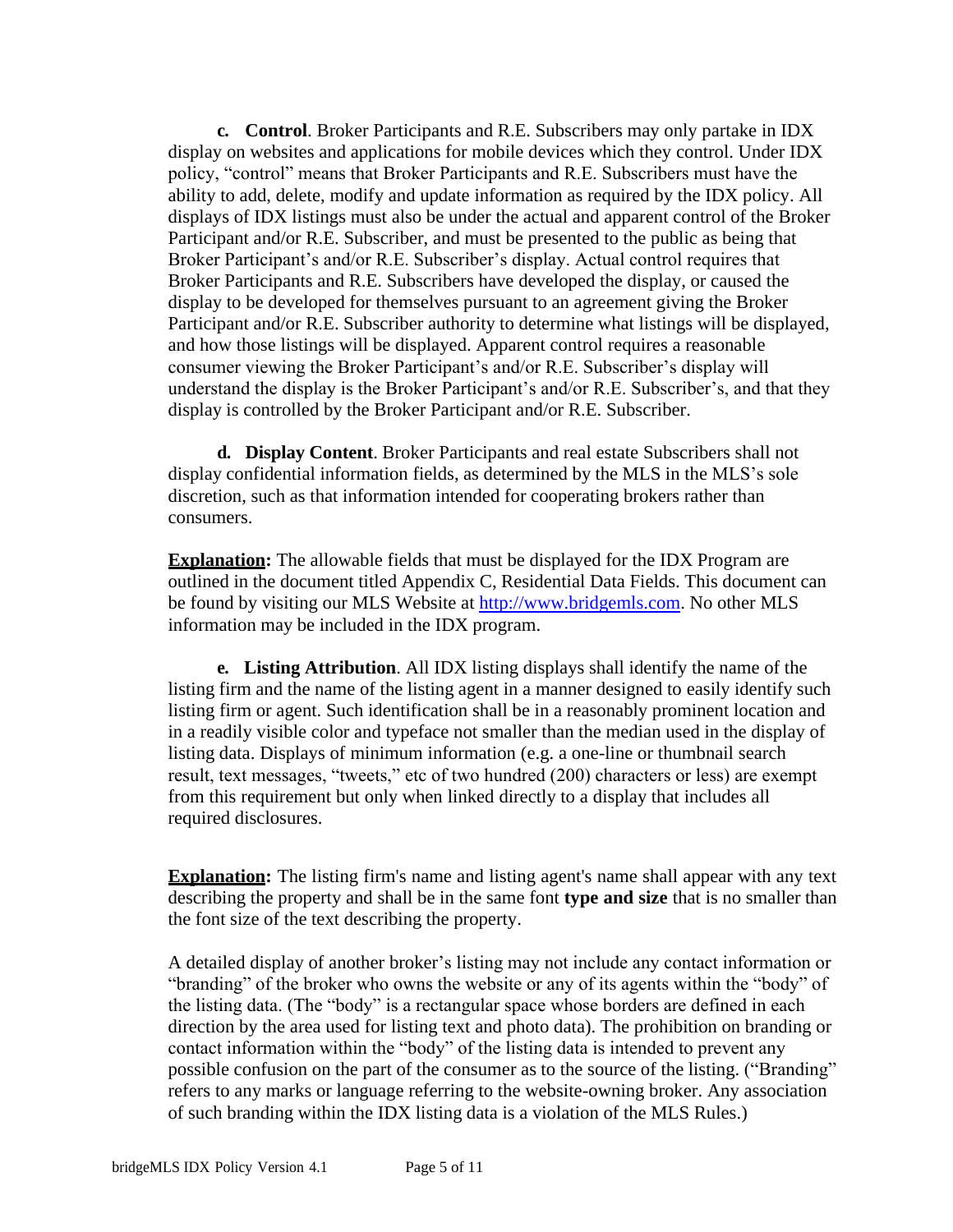**f. Modifications**. Broker Participants and real estate Subscribers shall not modify the information displayed pursuant to these MLS rules. (This is not a limitation to site design but refers to changes to actual listing data). However, permissible MLS data may be augmented with additional data not otherwise prohibited from display, provided the source of any additional data is clearly identified.

**Explanation**: You can do anything you want to (consistent with the Code of Ethics and applicable law) relating to public display of your own listings. You can do with other broker's listings only what these rules permit you to do. You are specifically prohibited from modifying or augmenting the data of other Participants and Subscribers in the IDX database. This includes modifications and/or augmentation such as insertion of additional comments, Open House information, additional photos, etc.

This could conceivably include displaying other data alongside the other broker's data. For example, if you geocode the listings on your site, and then tie demographic or other data to them, you will want to be cautious about displaying such data on the same screen as another broker's listings. You should make efforts to distinguish the data you have supplied from the IDX Database data. Segregating such data "geographically" on the screen and including credit on the non-IDX data (such as "Demographic data courtesy of XXX Title Company") would be a good way to accomplish this.

Participants and Subscribers will be bound by and comply with their Home MLS Rules. This includes, but is not limited to, complying with any rules relating to reproduction and use of Originating MLS information, showings, negotiations, lock boxes, presentation of offers and reporting of sales. Explanation: You must treat a listing from CCAR or BEAR as if it were a listing that originated at bridgeMLS

**g. Source and Update**. Information displayed shall indicate the MLS as the source of the information being displayed and the most recent date updated. Displays of minimum information (e.g. a one-line or thumbnail search result, text messages, "tweets," etc of two hundred (200) characters or less) are exempt from this requirement but only when linked directly to a display that includes all required disclosures. Broker Participants and R.E. Subscribers shall update all downloads and refresh all MLS downloads and IDX displays automatically fed by those downloads at least once every three (3) days.

**Explanation**: All listings from the IDX Database that are not your own must be so indicated. The Broker's name, the Listing Agent's Name, the combined MLS IDX icon, and copyright notice shall be at least as large as the largest type size used to display the listing data and the same font color.

Any search result screen identifying another IDX Participant's listing in a brief or "thumbnail" format shall bear the combined MLS IDX icon immediately adjacent to the property information to identify the listing as an IDX listing.

A thumbnail display of another Broker's listing may not include any contact information or branding of the Broker who owns the website or any of its agents.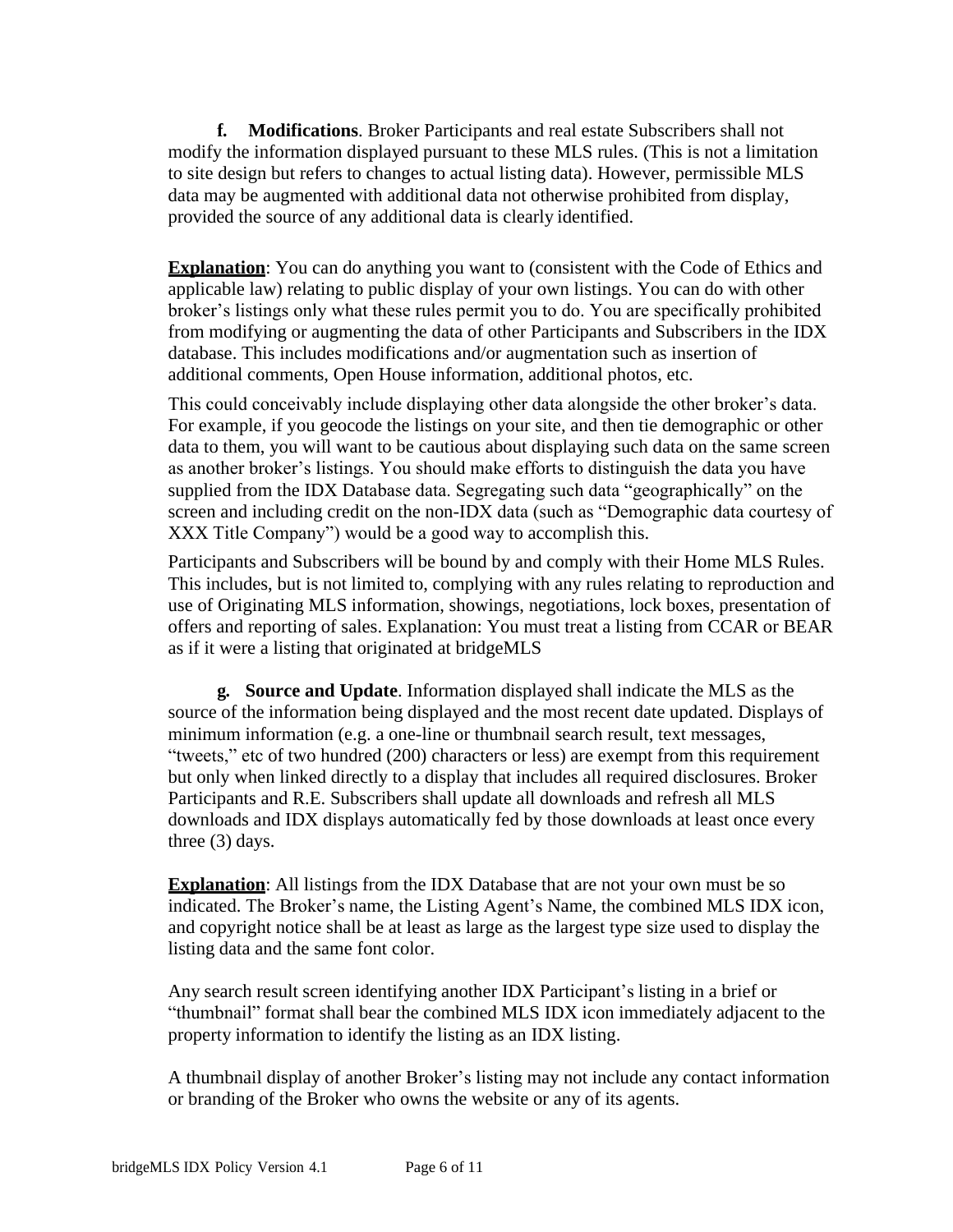A search result producing any display of another Broker's listing shall bear that Broker's name, the listing agent's name, the combined MLS IDX icon immediately following the property information.

The copyright notice and disclosure statement shall be displayed at the bottom of every page where listing data is displayed and must contain the following five items:

- The Combined MLS Disclaimer.
- This information is being provided by the Bay East MLS or CCAR MLS or bridgeMLS.
- The listings presented here may or may not be listed by the Broker/ Agent operating this website.
- This information is intended for the personal use of consumers.
- Last date/time that IDX data was updated.

The approved Combined MLS IDX icon and combined MLS Disclaimer can be found by visiting our MLS website at [http://www.bridgemls.com.](http://www.bridgemls.com/)

**h. Usage and Limitations**: Broker Participants and R.E. Subscribers shall indicate on their displays that the information being provided is for consumers' personal, non-commercial use and may not be used for any purpose other than to identify prospective properties consumers may be interested in purchasing. Displays of minimum information (e.g. a one-line or thumbnail search result, text messages, "tweets," etc of two hundred (200) characters or less) are exempt from this requirement but only when linked directly to a display that includes all required disclosures.

**i. Display Purpose**. Broker Participants and R.E. Subscribers may not use IDXprovided listings for any purpose other than display as provided in these rules. This does not require Broker Participants and R.E. Subscribers to prevent indexing of IDX listings by recognized search engines.

**Explanation:** Access to the IDX database of current listing information, or any part of such databases, may not be provided to any person or entity not expressly authorized such access under the MLS rules. This section expressly prohibits distribution of the IDX Database or any portion of it for ANY purpose other than those expressly permitted by bridgeMLS's MLS Rules and Regulations. This includes distribution to other brokers, whether or not they are participants in the bridgeMLS. The purpose of this section is to insure the confidentiality of the permitted active and sold listing MLS compilation and to prevent unauthorized use or unauthorized advertising of the active listing without the listing broker's consent.

In order to participate in IDX program, a display must be marketed and branded as under the control of a Participant or R.E. Subscriber per the above definition of Control. It is allowable for a third party website developer to have a notice at the bottom of every page that says "Powered by WebsiteDeveloper.com," but developers must not "brand" your website in such a way as to suggest that they control it..

**j. Restricted Display**. Listings, including property addresses, can be included in IDX display except where sellers have directed their listing brokers to withhold their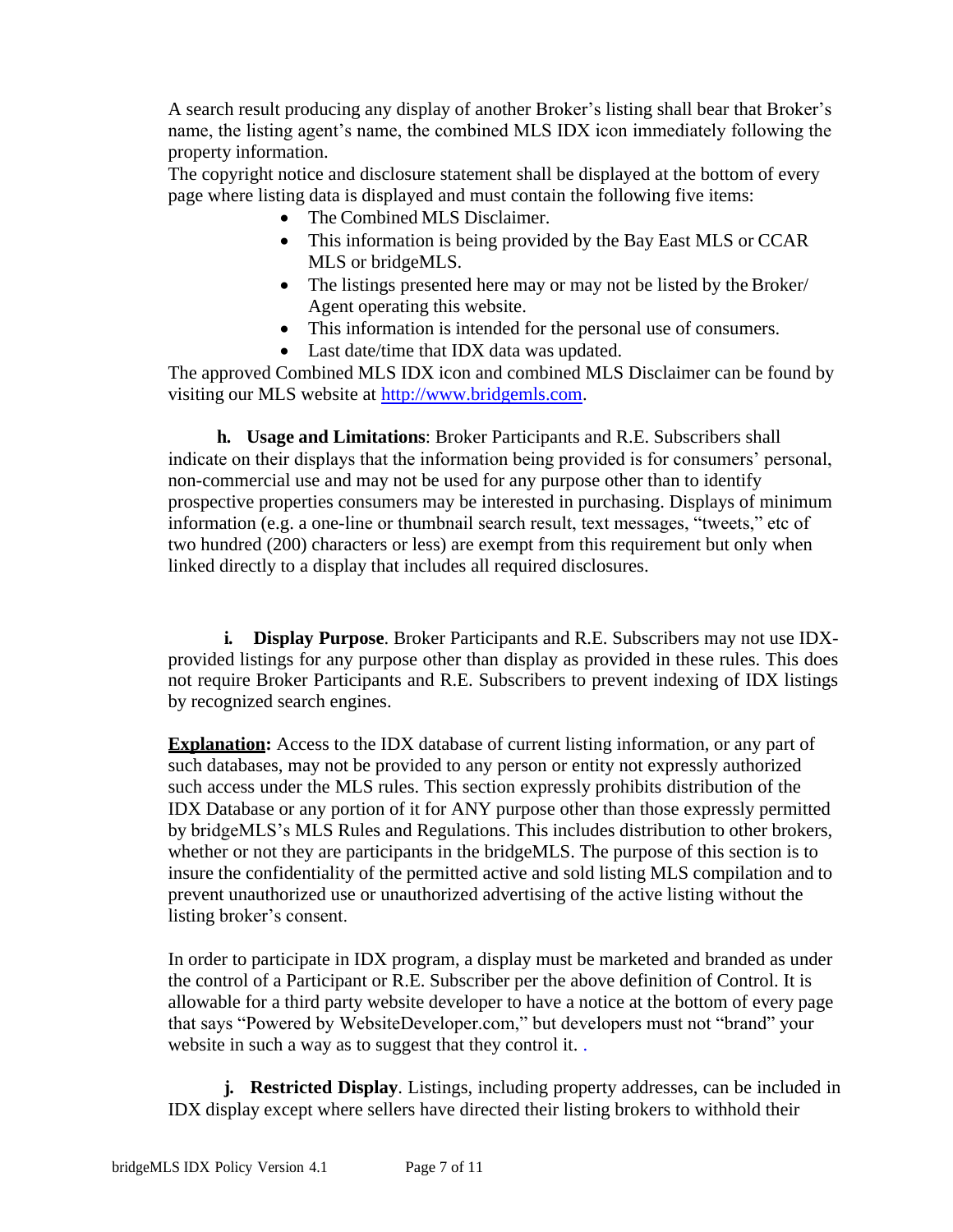listings or the listings' property address from all display on the Internet (including, but not limited to, publicly-accessible websites or VOWs).

**Explanation:** All listings are marked with information as to whether they are to be made available for viewing on the Internet. Those marked as not to be shown must be excluded from ALL Internet display. Those marked to be shown with no address or only a partial address must be displayed accordingly.

**k. Selective Listing Display**. Not all listings from the MLS must be displayed as long as any exclusion from display on Broker Participants' and R.E. Subscribers' IDX sites are based on objective criteria, e.g. class of property, listed price or geographical location. Selection of listings displayed on any IDX site must be independently made by each Participant.

**Explanation**: Those wishing to show only listings within a certain price range, geographic location or property type may do so, but arbitrarily not displaying certain listings is prohibited.

**l. Restricted Access and Distribution**. Sharing of the MLS Compilation with any third party not authorized by the MLS is prohibited. Except as provided in the IDX policy and these rules, an IDX site or a Participant or user operating an IDX site or displaying IDX information as otherwise permitted may not distribute, provide or make any portion of the MLS database available to any person or entity.

**Explanation:** The Rules define the extent to which listing information may be used and displayed for IDX. Any use of IDX data beyond which is covered in the Rules is prohibited.

**m. Brokerage Identification**. Any IDX display controlled by a Broker Participant or R.E. Subscriber must clearly identify the name of the brokerage firm under which they operate in a readily visible color and typeface.

**Explanation:** Any website where IDX information is displayed must clearly show the name of the firm which operates the site and through which IDX data display has been authorized.

**n. Co-Mingling**. A Broker Participant or R.E. Subscriber may co-mingle listings through IDX from this MLS with listings from other MLS sources on its IDX display, provided all such displays are consistent with these rules. Co-mingling is (a) the ability for a visitor to the website to execute a single search that searches listing data from any other source(s); or (b) the display on a single web page of any portion of the IDX database and listing data from any other source. Listings obtained from other MLS's must display the source from which each such listing was obtained. Displays of minimum information (e.g. a one-line or thumbnail search result, text messages, "tweets," etc of two hundred (200) characters or less) are exempt from this requirement but only when linked directly to a display that includes all required disclosures.

bridgeMLS IDX Policy Version 4.1 Page 8 of 11 **Explanation:** No portion of the IDX Database shall be co-mingled with any non-MLS listings on the IDX Internet website. However, if the property in question appears in an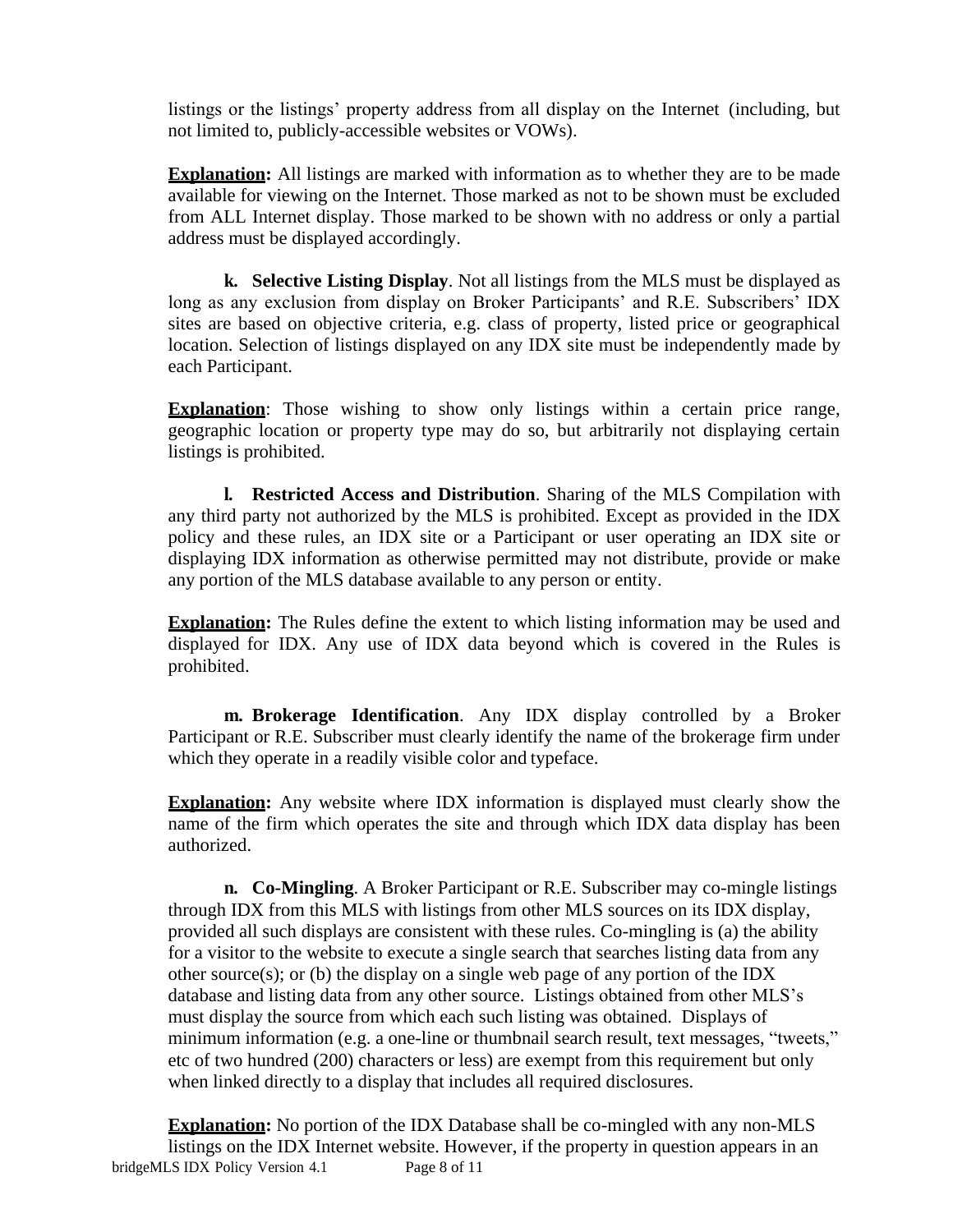MLS other than the bridgeMLS, it may be co-mingled on the Participant's/Subscriber's IDX-compliant web site

**Third Party Comments and Automated Value Estimates**. Any IDX display controlled by a Broker Participant or R.E. Subscriber that (a) allows third parties to write comments or reviews about particular listings or displays a hyperlink to such comments or reviews in immediate conjunction with particular listings, or (b) displays an automated estimate of the market value of the listing (or hyperlink to such estimate) in immediate conjunction with the listing, shall disable or discontinue either or both of those features as to the sellers listing at the request of the seller. The listing broker or agent shall communicate to the MLS that the seller has elected to have one or both of these features disabled or discontinued on all displays controlled by Broker Participants and R.E. Subscribers. Except for the foregoing and subject to section (o) below, a Broker Participant's or R.E. Subscriber's IDX display may communicate the Broker Participant's or R.E. Subscriber's professional judgment concerning any listing. Nothing shall prevent an IDX display from notifying its viewers that a particular feature has been disabled at the request of the seller.

**o. Making Corrections**. Broker Participants and R.E. Subscribers shall maintain a means (e.g., e-mail address, telephone number) to receive comments about the accuracy of any data or information that is added by or on behalf of Broker Participants and R.E. Subscribers beyond that supplied by the MLS and that relates to a specific property. Broker Participants and R.E. Subscribers shall correct or remove any false data or information relating to a specific property upon receipt of a communication from the listing broker or listing agent for that property explaining why the data or information is false. However, the Broker Participants and R.E. Subscribers shall not be obligated to remove or correct any data or information that simply reflects good faith opinion, advice, or professional judgment

**p. Search Result Limitation**. Broker Participants and R.E. Subscribers shall limit the number of listings that a viewer may view, retrieve, or download to not more than 100 in response to any inquiry.

**q. Advertising**. Deceptive or misleading advertising (including co-branding) on pages displaying IDX-provided listings is prohibited. For purposes of these rules, cobranding will be presumed not to be deceptive or misleading if the Broker Participant's and/or R.E. Subscriber's logo and contact information is larger than that of any third party.

**r. Sold Listings**. Must also comply with the following additional requirements:

- Public remarks may not be displayed.
- List Price may not be displayed, except where the actual selling price has been legitimately withheld and the last list price, with appropriate symbol, substitutes for the selling price.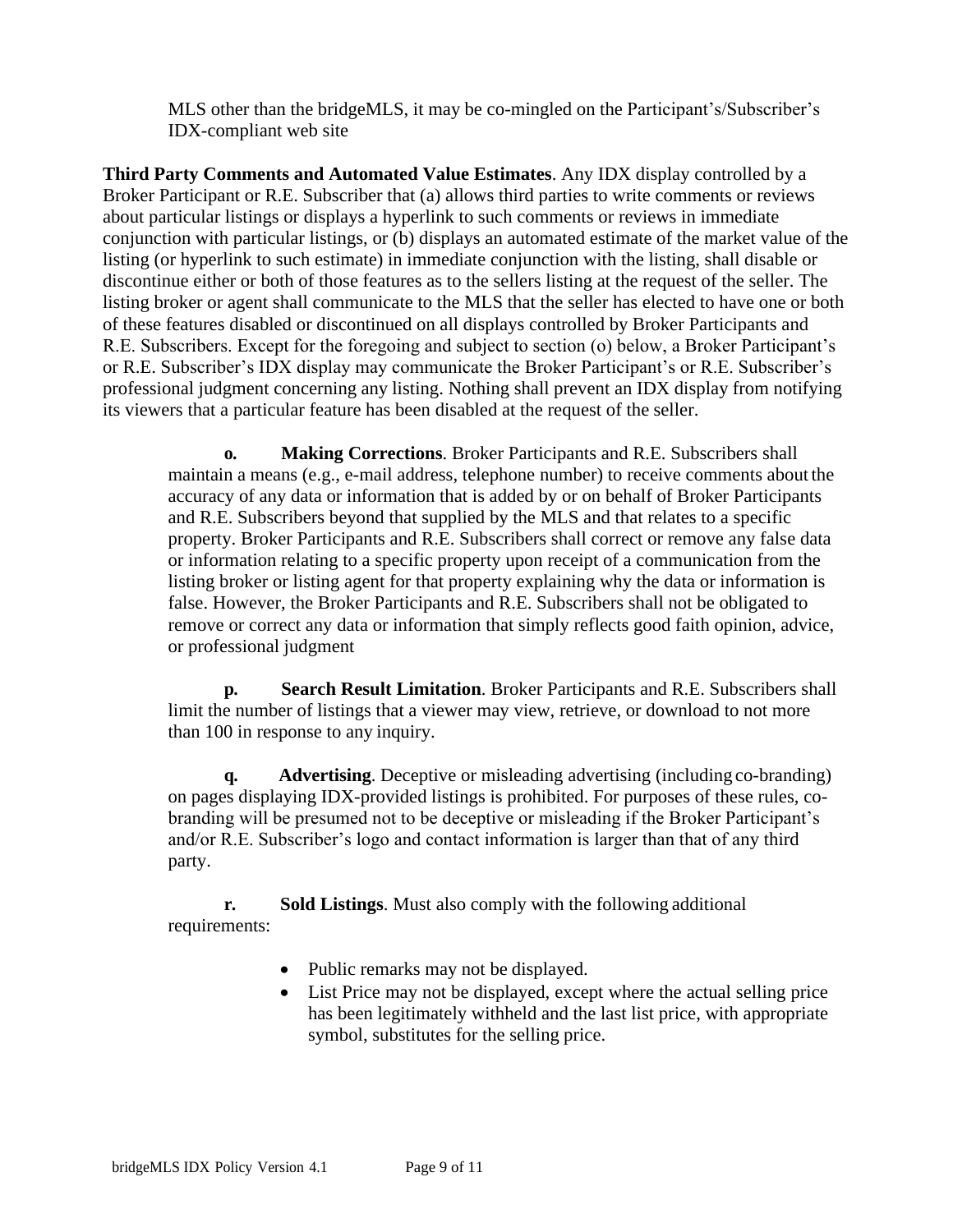- Only the main photo can be displayed; no additional photos are permitted.
- All additional public fields in the IDX content (other than the fields) explicitly called out here) can be displayed.
- Listings older than 3 years may not be displayed by vendor products; Participants are not subject to this limitation.

**12.16.1 Notification by Authorized Participants and Subscribers.** Broker Participants and R.E. Subscribers partaking in the display of IDX information of other brokers' listings pursuant to section 12.16 must notify the MLS before displaying said IDX information and must give the MLS direct access as well as allow access for other MLS Participants for purposes of monitoring/ensuring compliance with applicable rules and policies.

**12.16.2 Right to Charge for Download.** The MLS has the right to charge the costs of adding or enhancing its downloading capacity to Broker Participants and R.E. Subscribers who request downloading of listing information pursuant to section 12.16.

**12.16.3 Intention of IDX Display.** IDX is solely intended to allow Broker Participants and real estate Subscribers to display limited MLS Data on their public internet sites. Display of this information is strictly limited to internet sites accessible by the public. IDX is in no way intended to negate provisions contained within these rules that prohibit advertising of another agent's listings without permission as stated in section 12.8.

#### **12.16.4 Listing Broker's Right to Opt out of Internet Advertising of MLS**

**Information.** If bridgeMLS advertises MLS information on the Internet or licenses MLS information for advertising on the Internet, the Listing Broker shall have the right to opt out of such advertising in accordance with the MLS's procedures for opting out. The Listing Broker shall have the right to refuse to have listings displayed on a blanket basis or on a listing-by-listing basis in accordance with section 12.16 by affirmatively notifying the MLS in accordance with the MLS procedures for opting out. Notwithstanding anything in these rules and regulations to the contrary, bridgeMLS reserves the right to determine whether to provide Internet advertising services and whether such services are to be made available to non-bridgeMLS members.

**12.17 Website Name and Status Disclosure.** MLS participants' firm websites shall disclose the firm's name and state(s) of licensure in a reasonable and readily apparent manner. Websites of Subscribers affiliated with a Participant's firm shall disclose the firm's name and the Subscriber's state(s) of licensure in a reasonable and readily apparent manner.

**12.18 Use of the Terms MLS and Multiple Listing Service.** No MLS Participant or Subscriber shall, through the name of their firm, their URLs, their e-mail addresses, their website addresses, or in any other way represent, suggest, or imply that the individual or firm is an MLS, or that they operate an MLS. Participants and Subscribers shall not represent, suggest, or imply that consumers or others have direct access to MLS databases, or that consumers or others are able to search MLS databases available only